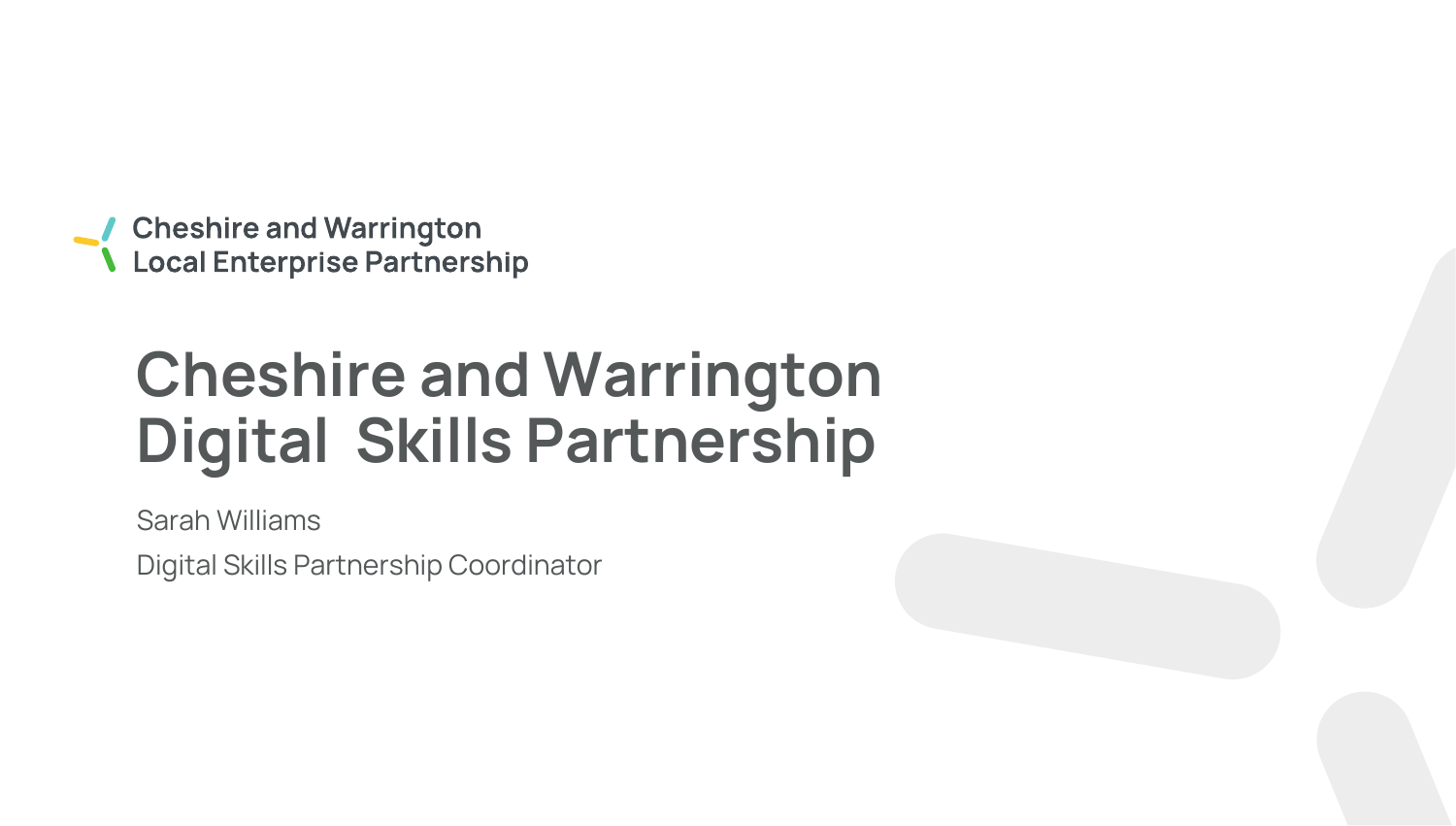## **GOVERNANCE STRUCTURE**

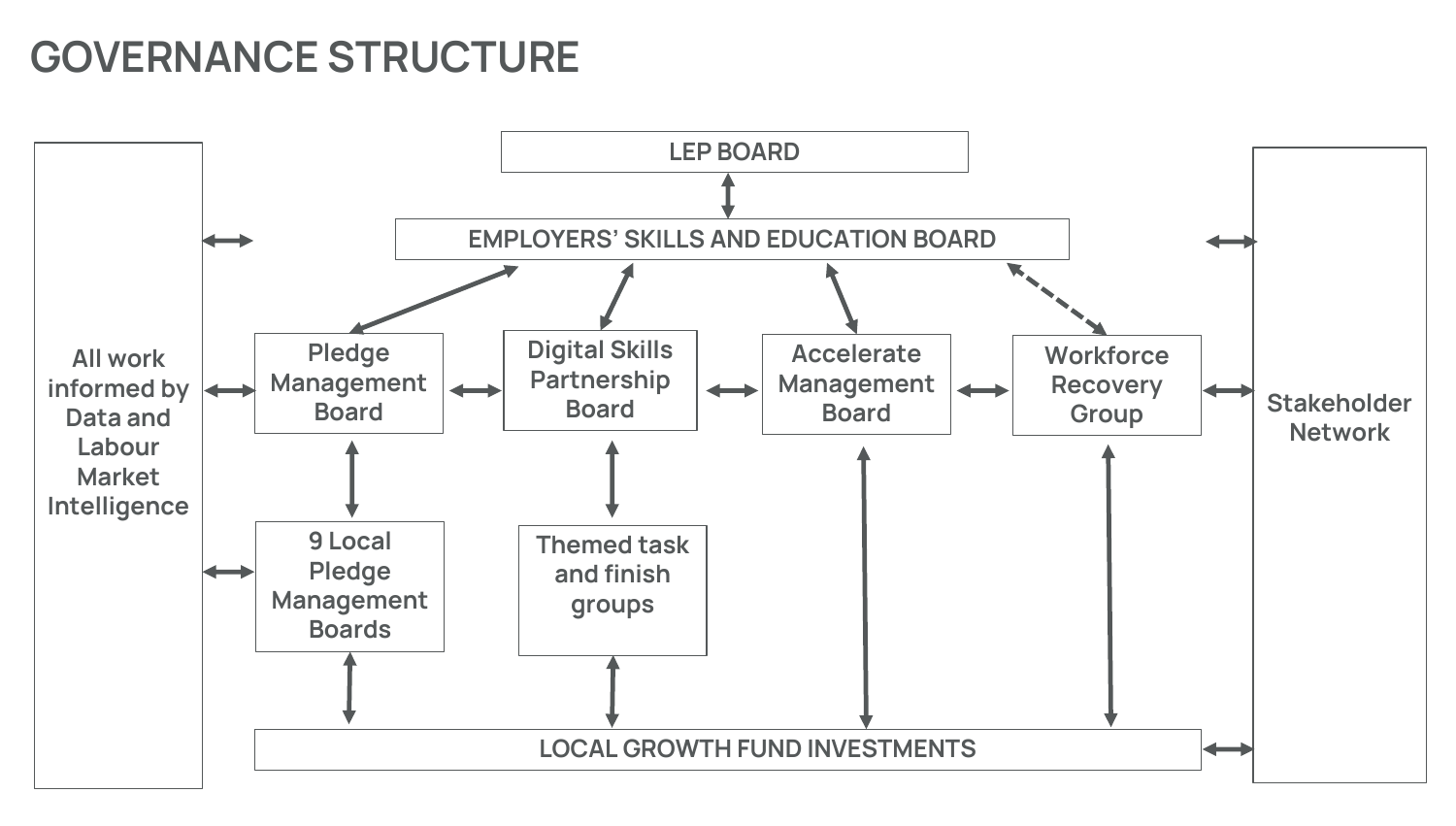### **Skills Report and Action Plan**

**Our work programme for the next 12 months – is set out in the Skills Report and Action Plan.** 

**Designed to support a healthy, sustainable, inclusive and growing economy – our golden thread.**

**All actions have been mapped against 'healthy, sustainable, inclusive fast growing' and are focused on:** 

- **Young people**
- **Employees**
- **Unemployed people**



**[https://cheshireandwarrington.com/what-we](https://cheshireandwarrington.com/what-we-do/skills-and-education/data-and-labour-market-information/)do/skills-and-education/data-and-labourmarket-information/**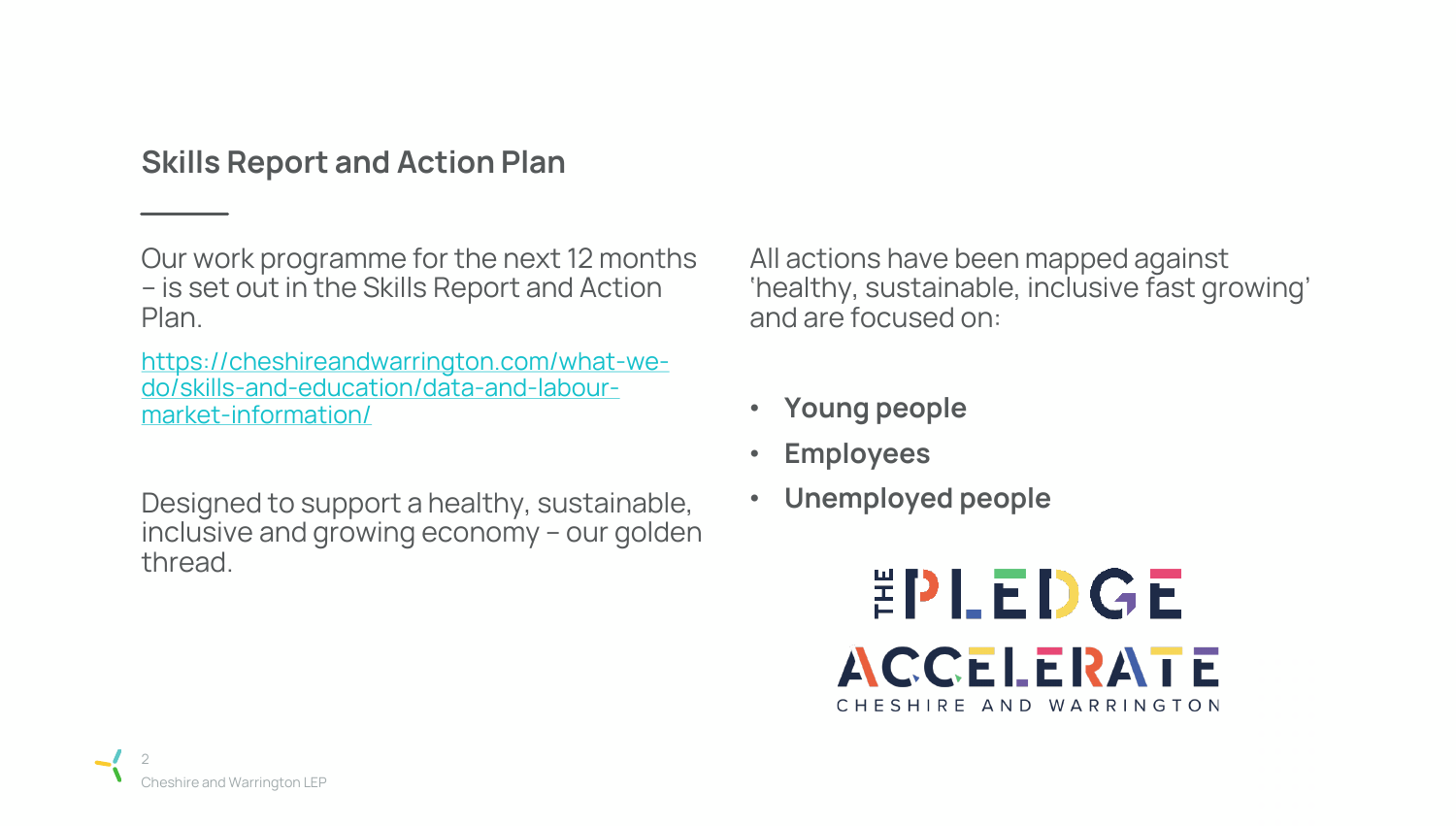## **2. Employees -** Employees will develop the skills and aptitudes that employers require to be able to<br>grow, innovate and adopt digital. Highlighted skill gaps include amongst others Green tech, life sciences,<br>logistics, di

| <b>Action</b>                                                                                                                                                                                                                                                                                                                                                                                                 | Who will this affect                                                                                  | <b>Delivery Partners</b>                     | <b>Key Issues to</b><br>be addressed | <b>Milestones and Targets</b>                                                                                                                                                                                                                                                                                                                                                                                                   | <b>Metrics</b>                                                                                                           |
|---------------------------------------------------------------------------------------------------------------------------------------------------------------------------------------------------------------------------------------------------------------------------------------------------------------------------------------------------------------------------------------------------------------|-------------------------------------------------------------------------------------------------------|----------------------------------------------|--------------------------------------|---------------------------------------------------------------------------------------------------------------------------------------------------------------------------------------------------------------------------------------------------------------------------------------------------------------------------------------------------------------------------------------------------------------------------------|--------------------------------------------------------------------------------------------------------------------------|
| a) Inform and inspire - produce high quality labour<br>market information that underpins individuals'<br>understanding of local skills gaps and career<br>opportunities; supports skills providers in delivering<br>an agile and responsive curriculum; and informs<br>employers' workforce planning.                                                                                                         | Residents (all age);<br>Colleges, schools,<br>and skills providers;<br>employers; careers<br>partners | Data and Labour Market<br>Intelligence Group | All                                  | • Produce reports on the impact of Covid-19 and deep dives into key issues<br>e.g. sustainable clean growth skills needs, by end 2021.<br>• Develop 6 case studies by Dec 2021 on the use of new technologies in<br>industry to inspire employers to adopt new technologies and develop<br>employee skills.<br>· Increase the number of referrals for digital leader mentoring programmes<br>such as Digital Boost by Dec 2021. |                                                                                                                          |
| b) Stimulate demand from employers and<br>individuals - develop the skills our economy needs,<br>underpinned by curriculum pathways (Level 2 to<br>Level 4+), developed in line with the White paper, that<br>support an individual's progression in employment.                                                                                                                                              | Employers,<br>employees                                                                               | Skills providers, careers<br>partners        | $1, 2$ and $3$ .                     | · Submit a business case for an IoT by April 2022.                                                                                                                                                                                                                                                                                                                                                                              | Attainment levels.<br><b>HTF</b> vacancies,<br>% of employees<br>receiving training                                      |
| c) Increase the number of employees trained -<br>ensure that training providers are aware of the training<br>needs and we make the most effective use of the<br>training programmes available - for example, using<br>Accelerate to deliver training to employees at all levels,<br>as their roles develop.                                                                                                   | Employees,<br>employers                                                                               | Skills providers                             | $2$ and $3$                          | . At least 1500 individuals trained by Accelerate by 2023.<br>· Increase the number of high-level digital skills courses offered in the<br>Accelerate programme from 5 to 30 by Dec 2021.<br>· Using Accelerate, deliver bootcamps for 40 furloughed people.                                                                                                                                                                    | Attainment levels.<br><b>HTF</b> vacancies.<br>% of employees<br>receiving training                                      |
| d) Develop the capacity of our skills system -<br>invest (as resources allow) in the estate and<br>equipment required to deliver digital and technical<br>skills at the volumes required; and by supporting the<br>creation of an Institute of Technology. We will also<br>ensure that existing investment in digital and technical<br>capacity over-delivers on outputs, and that good<br>practice is shared | Skills providers,<br>learners, employers                                                              | Skills providers,<br>employers               | $2$ and $3$                          | . 11k people and 540 businesses benefitting in digital skills training thorough<br>the Local Growth Fund Skills Projects by December 2022.                                                                                                                                                                                                                                                                                      | 2019/20 capital<br>investment<br>delivers the impact<br>contracted for<br>loT bid successful.<br>L3+ delivery<br>volumes |

| Healthy | Sustainable Inclusive | Growing | <b>Milestones and Targets</b>                                                                                                                                                   | Progress to 7 July 2021                                                                                                                                                                                                                                                     | Target<br><b>Metric</b>               | Actual | <b>RAG</b><br>Rating |
|---------|-----------------------|---------|---------------------------------------------------------------------------------------------------------------------------------------------------------------------------------|-----------------------------------------------------------------------------------------------------------------------------------------------------------------------------------------------------------------------------------------------------------------------------|---------------------------------------|--------|----------------------|
| н       |                       | G       | Dec 2022 in the successful delivery of<br>the Pledge programme. (Trevor)                                                                                                        | i) Engagement of over 500 employers by Working on a new marketing strategy to engage   500 by Dec<br>more employers, using strong referals from<br>existing partners. Running an event with<br>Alderley Park and also strategy to support<br>Hospitality and Torusim Sector | 22                                    | 458    |                      |
| н       |                       | G       | ii) Regular communication with a<br>broad range of employers, using<br>existing networks, about skills, with a<br>focus on digital and the Pledge.<br>(Abbie, Trevor and Sarah) | Putting together a plan for this now to launch in<br>September.                                                                                                                                                                                                             |                                       |        |                      |
|         |                       | G       | iii) Publish 6 case studies by Dec 2021<br>on digital roles in different sectors<br>with at least 3 of these featuring<br>females. (Sarah)                                      | Two case studies identified and currently being<br>developed.                                                                                                                                                                                                               | 6 case<br>studies by<br><b>Dec 21</b> | o      |                      |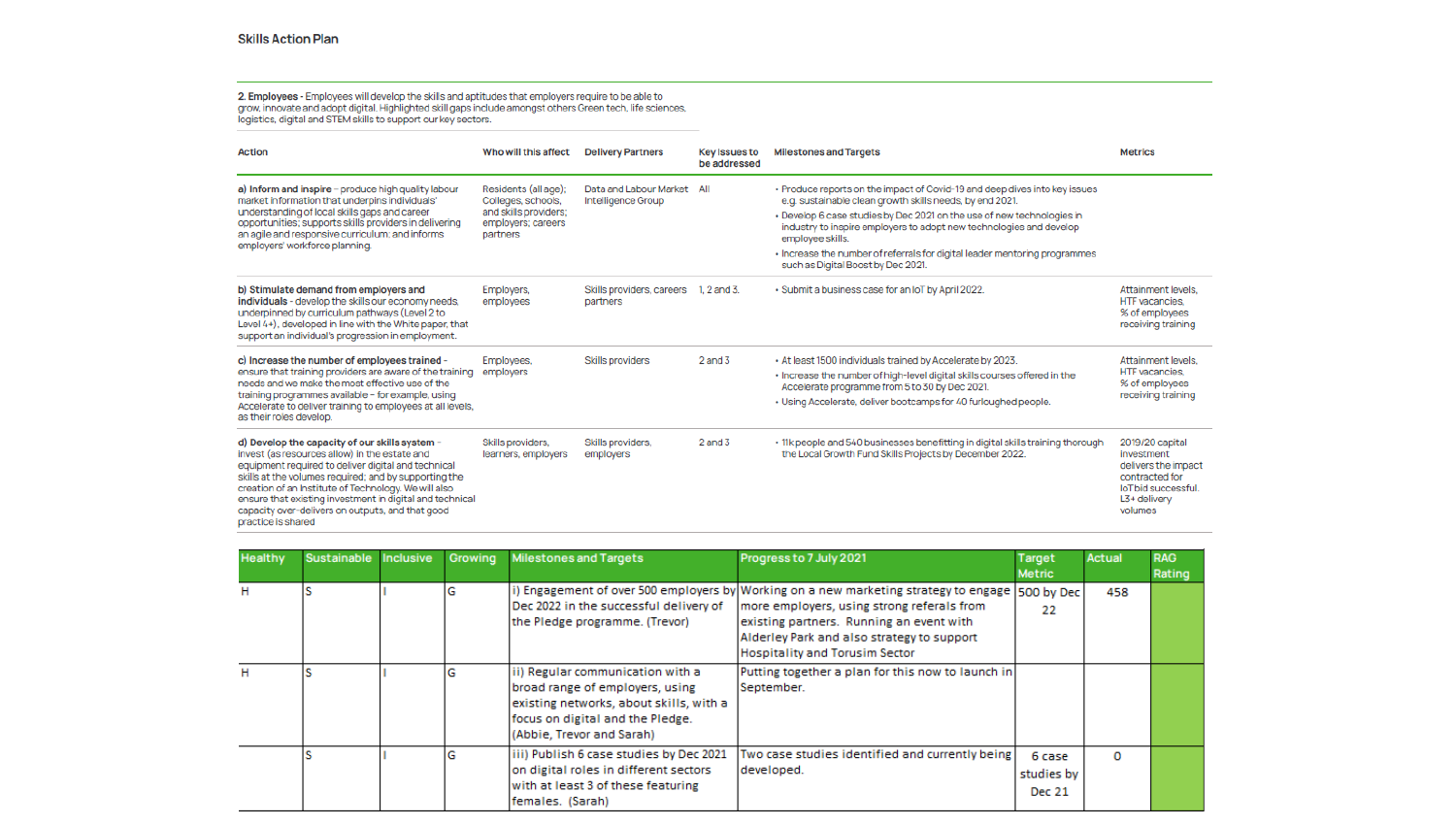## Roadmap

#### Skills to deliver Cheshire and Warrington's vision for growth, inclusion, sustainability and health

| > Young people - employers will be at the heart of<br>inspiring and informing.<br>> Employees - employees will develop the skills<br>and aptitudes that employers require.<br>$\triangleright$ Economically inactive and unemployed - we<br>will align national and local programmes, and<br>local investment (where available), to secure<br>maximum impact.<br><b>Enablers</b><br>P A strong economic recovery<br>P A responsive Government policy framework<br>P Employers working together to inspire and<br>inform.<br>P High quality LMI<br>P Employers working with skills providers to co-<br>design the curriculum they need.<br>$\triangleright$ Linking job opportunities from major capital<br>investment to local people needing a job,<br>including top slicing capital to support skills.<br>P Flexible investment of skills budgets responsive<br>to local need including Adult Education Budget<br>and Shared Prosperity Fund.<br>P Delivering world class facilities and kit to<br>support skills.<br><b>P</b> Govt investment in SAPs and Digital Skills<br>Partnerships. | <b>Employers' Skills Board</b><br><b>LEP Board</b><br>Digital Skills Partnership<br><b>Stakeholders</b><br><b>Employers</b><br>Young people<br>Workforce<br>Unemployed<br>Economically inactive<br>Colleges and Schools<br>Youth workers<br>Parents and Carers<br>Local authorities<br><b>JCP</b><br><b>Training providers</b><br>National Career Service<br>Voluntary sector<br><b>Housing Associations</b><br><b>Influencers</b><br><b>Business leaders</b><br><b>Employer ambassadors</b><br><b>Employer networks</b><br><b>Members of Parliament</b><br>Civic leaders<br>Press/social media | <b>Increased Employment</b><br>· Employment rate & economic activity<br>above 2019 by 2025<br>• DWP claimant metrics<br><b>Inspired Young People</b><br>· Gatsby benchmarks and a more<br>strategic approach in all our schools<br>to inspiring young people about<br>new technologies and career<br>opportunities.<br>• % FSM young people progressing to<br>education @16<br>• L3 attainment gap @19<br><b>Skilled, Productive Workforce</b><br>• Increase % @ L3+ & % of employees<br>trained.<br>· Eliminate in work poverty by 2030 and<br>halve the number earning below the<br>living wage by 2025.<br><b>Business Growth</b><br>. Double size of the economy by 2040<br><b>Digital Inclusion</b><br>• Decrease residents digitally<br>excluded<br><b>Skills Inclusion</b><br>. Increase the % of workers and<br>residents engaged in learning |
|----------------------------------------------------------------------------------------------------------------------------------------------------------------------------------------------------------------------------------------------------------------------------------------------------------------------------------------------------------------------------------------------------------------------------------------------------------------------------------------------------------------------------------------------------------------------------------------------------------------------------------------------------------------------------------------------------------------------------------------------------------------------------------------------------------------------------------------------------------------------------------------------------------------------------------------------------------------------------------------------------------------------------------------------------------------------------------------------|-------------------------------------------------------------------------------------------------------------------------------------------------------------------------------------------------------------------------------------------------------------------------------------------------------------------------------------------------------------------------------------------------------------------------------------------------------------------------------------------------------------------------------------------------------------------------------------------------|-------------------------------------------------------------------------------------------------------------------------------------------------------------------------------------------------------------------------------------------------------------------------------------------------------------------------------------------------------------------------------------------------------------------------------------------------------------------------------------------------------------------------------------------------------------------------------------------------------------------------------------------------------------------------------------------------------------------------------------------------------------------------------------------------------------------------------------------------------|
|                                                                                                                                                                                                                                                                                                                                                                                                                                                                                                                                                                                                                                                                                                                                                                                                                                                                                                                                                                                                                                                                                              |                                                                                                                                                                                                                                                                                                                                                                                                                                                                                                                                                                                                 |                                                                                                                                                                                                                                                                                                                                                                                                                                                                                                                                                                                                                                                                                                                                                                                                                                                       |

#### **Skills Action Plan Programmes**

Young people Employees Unemployed and economically inactive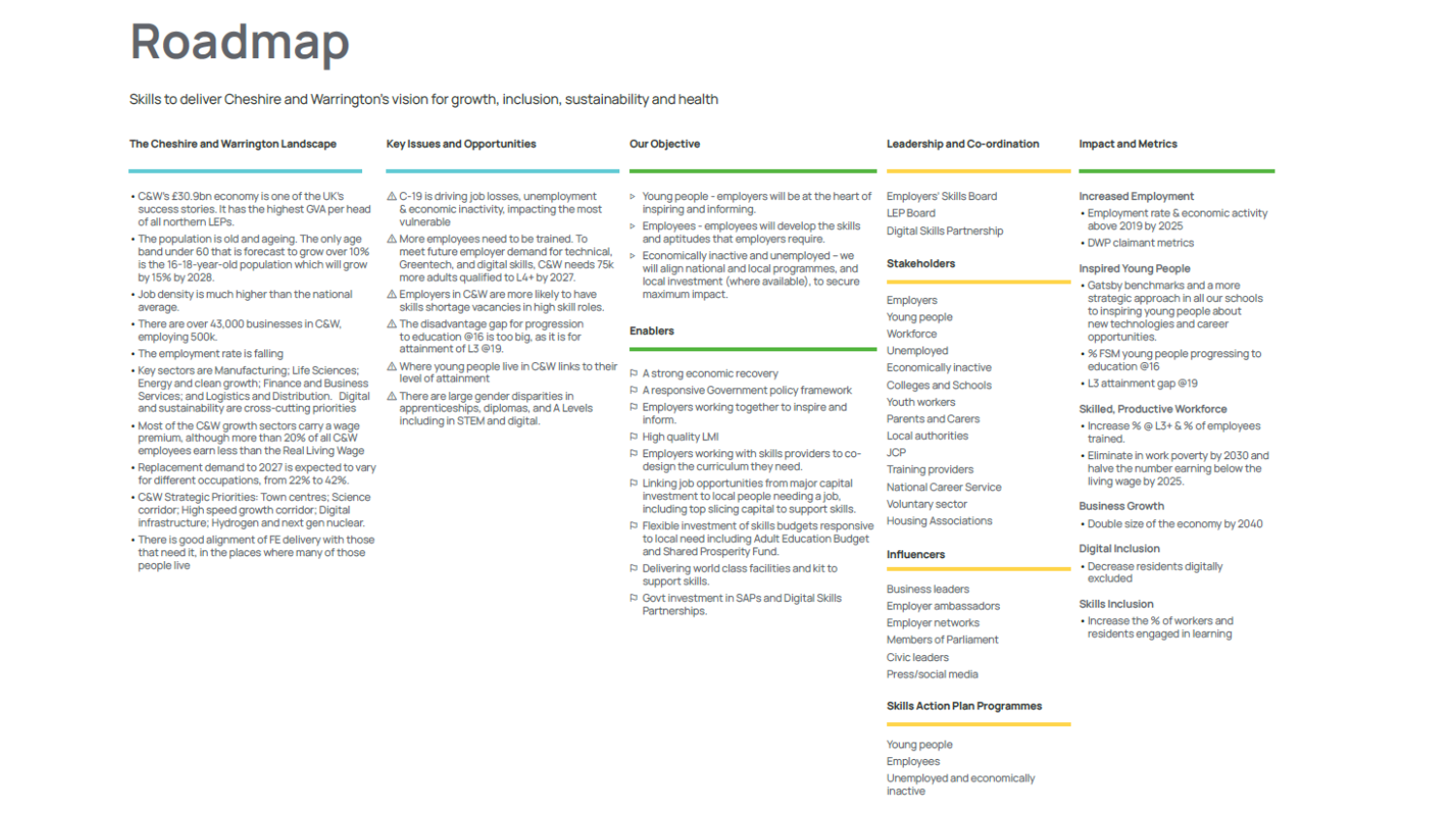**DCMS and Local Digital Skills Partnerships**

**The aim of the Digital Skills Partnership is to improve digital capability across the whole skills spectrum - from the essential skills that help reduce digital exclusion, to the skills workers need in an increasingly digital economy, and through to the advanced skills required for specialist roles.**

**[https://cheshireandwarrington.com/growth-and](https://cheshireandwarrington.com/growth-and-skills/digital-skills-partnership/)skills/digital-skills-partnership/**

**£75k dedicated resource per year for 3 Years**

Department for Digital, Culture, Media & Sport



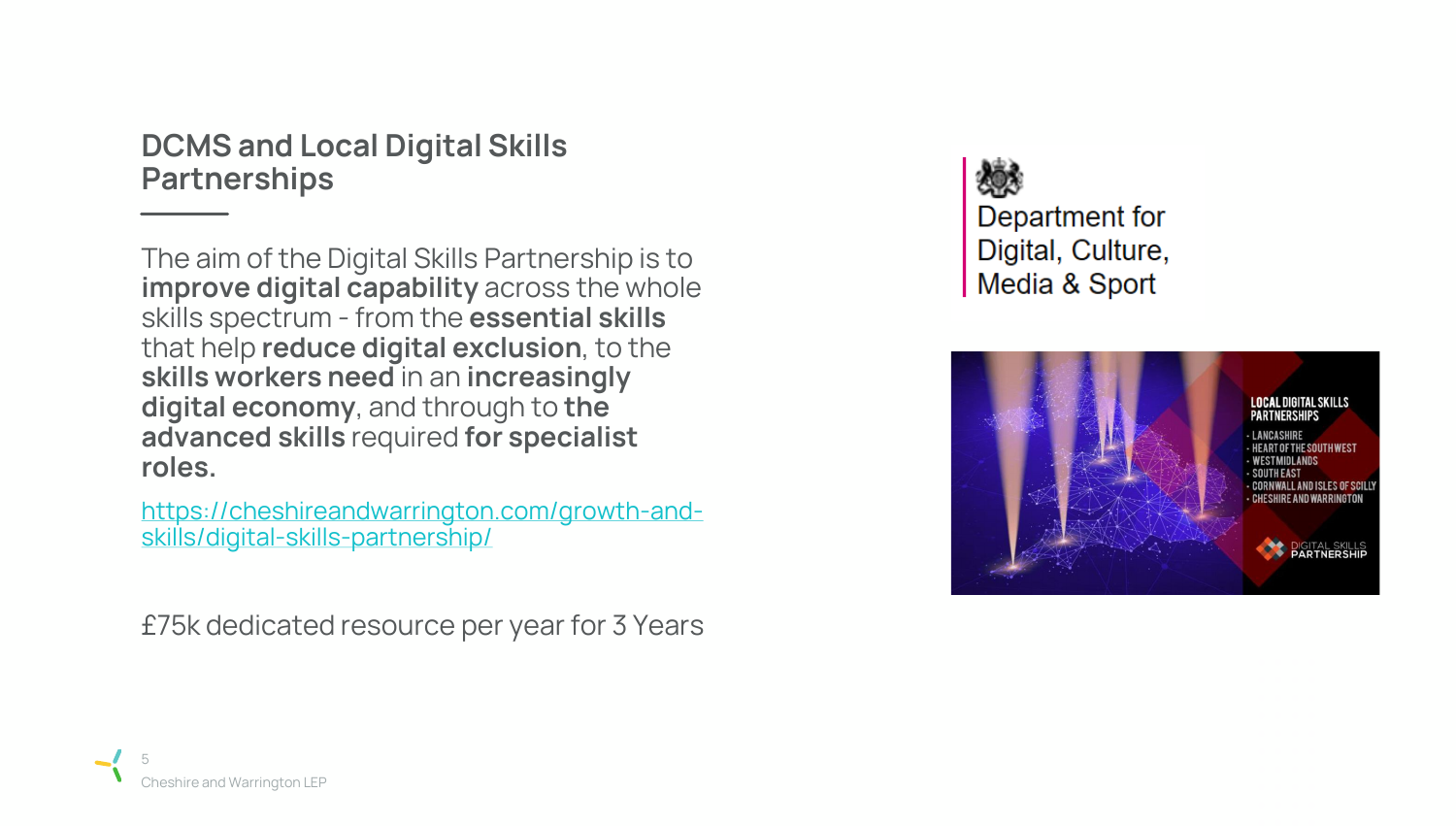## **The Digital Skills Partnership**

**The Digital Skills Partnership in Cheshire and Warrington is a group of employers and other organisation who recognise the growing importance of digital skills to all the businesses and residents of Cheshire and Warrington.**

**The network of stakeholders is mapped here and we try to utilise these where we can.**

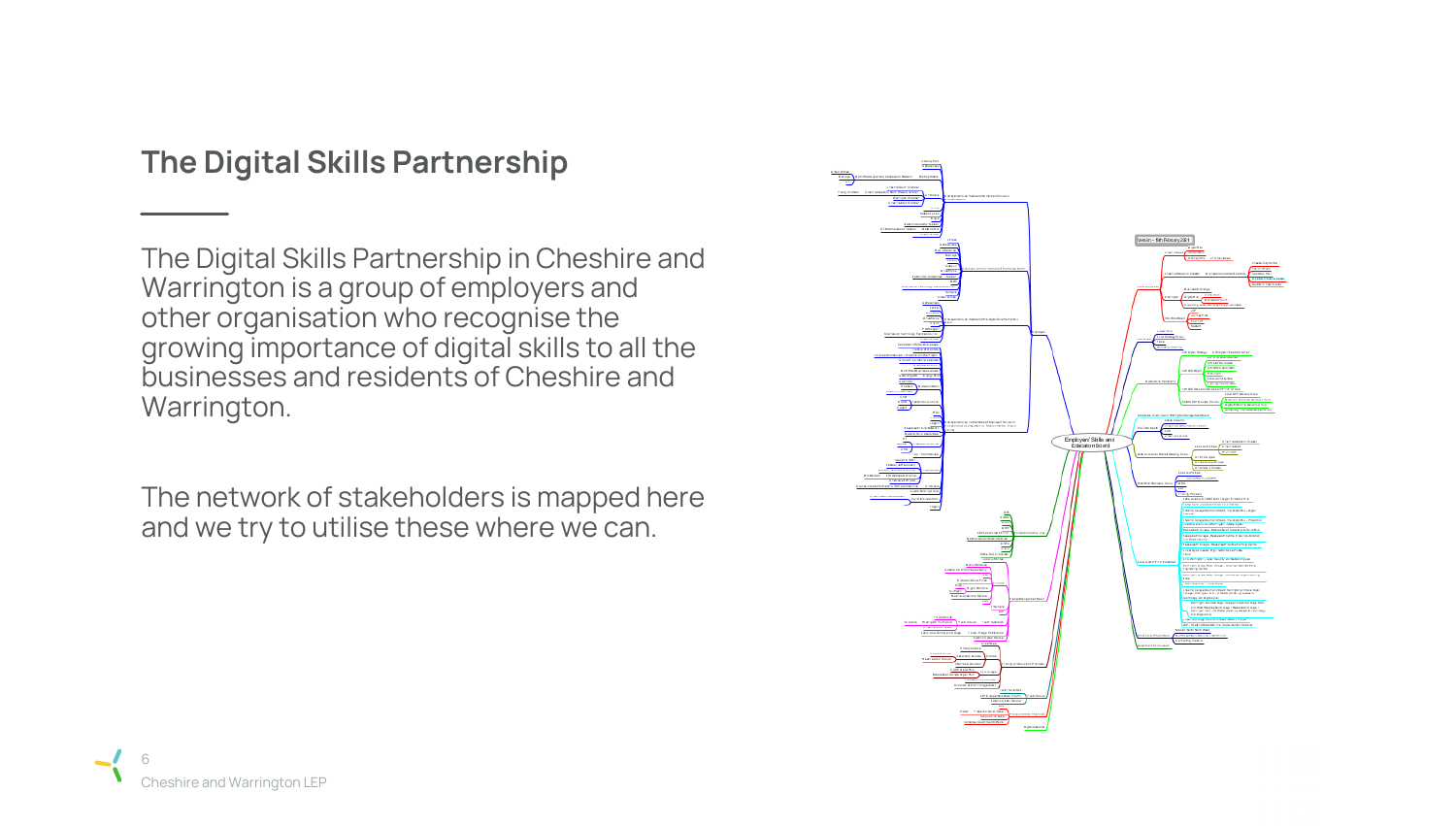### **Cheshire and Warrington Digital Skills Partnership Board**

**Our DSP Board is actively engaged in the work of the Cheshire and Warrington DSP and is fully integrated with the work of the LEP.** 

**The DSP Board reports to the LEP's Employers' Skills and Education Board and the deputy chair of this Board is also the chair of the DSP Board, the Digital Connectivity Board and a member of the main LEP Board.** 

**The work of the Digital Skills Partnership is led by a Board of key businesses as well as one representative for the Local Authorities and one for the Training Providers.** 

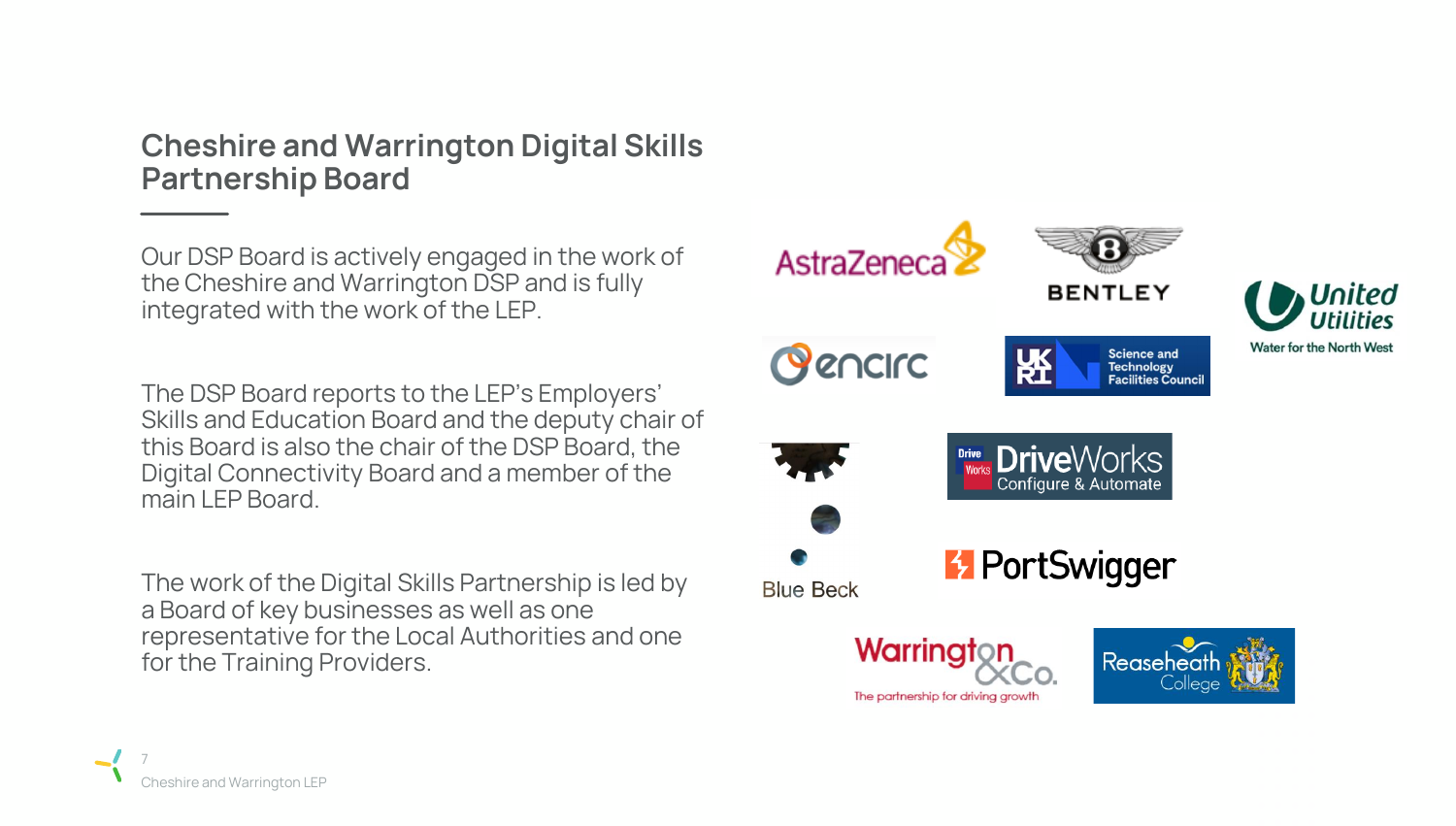## **Digital Skills Work**







**Water for the North West** 

 $\begin{array}{c}\n\longleftrightarrow\\
\end{array}$ 

**ACCELERATE** CHESHIRE AND WARRINGTON

EPLEDGE

**£5million investment in digital and STEM**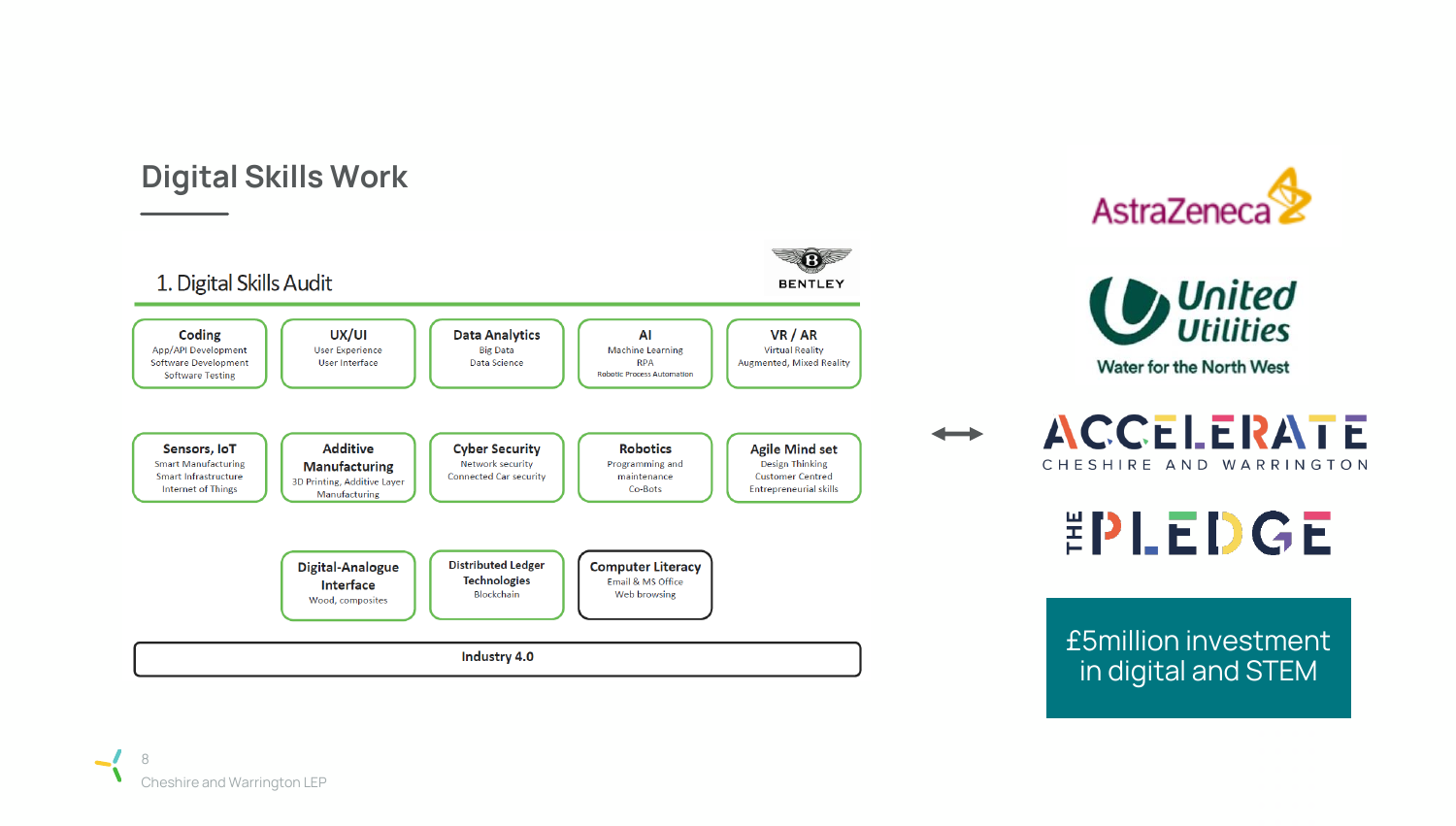**Specialist Equipment Supporting the Use of New Technologies and Development Digital and Technical Skills**

**£5 million of Local Growth Fund investment in specialist equipment needed to provide access to new technologies and deliver digital and technical training to people living and working in Cheshire and Warrington.** 

**The seventeen projects approved are contracted to support 3,681 businesses and provide 84,287 learning opportunities. The projects include:** 

- **STEM and digital innovation and skills hubs**
- **Mobile equipment to support digital careers development and digital creative skills**
- **Specialist cutting-edge equipment to support the transformation and acceleration of digital and advanced manufacturing and engineering skills**
- **Advanced construction training centres**
- **A dairy automation and robotic milking centre**
- **Cyber security centres**

**Cheshire and Warrington LEP**

**9**



**https://cheshireandwarrington.com/growth-and-skills/digital-skillspartnership/new-technologies-and-training/**